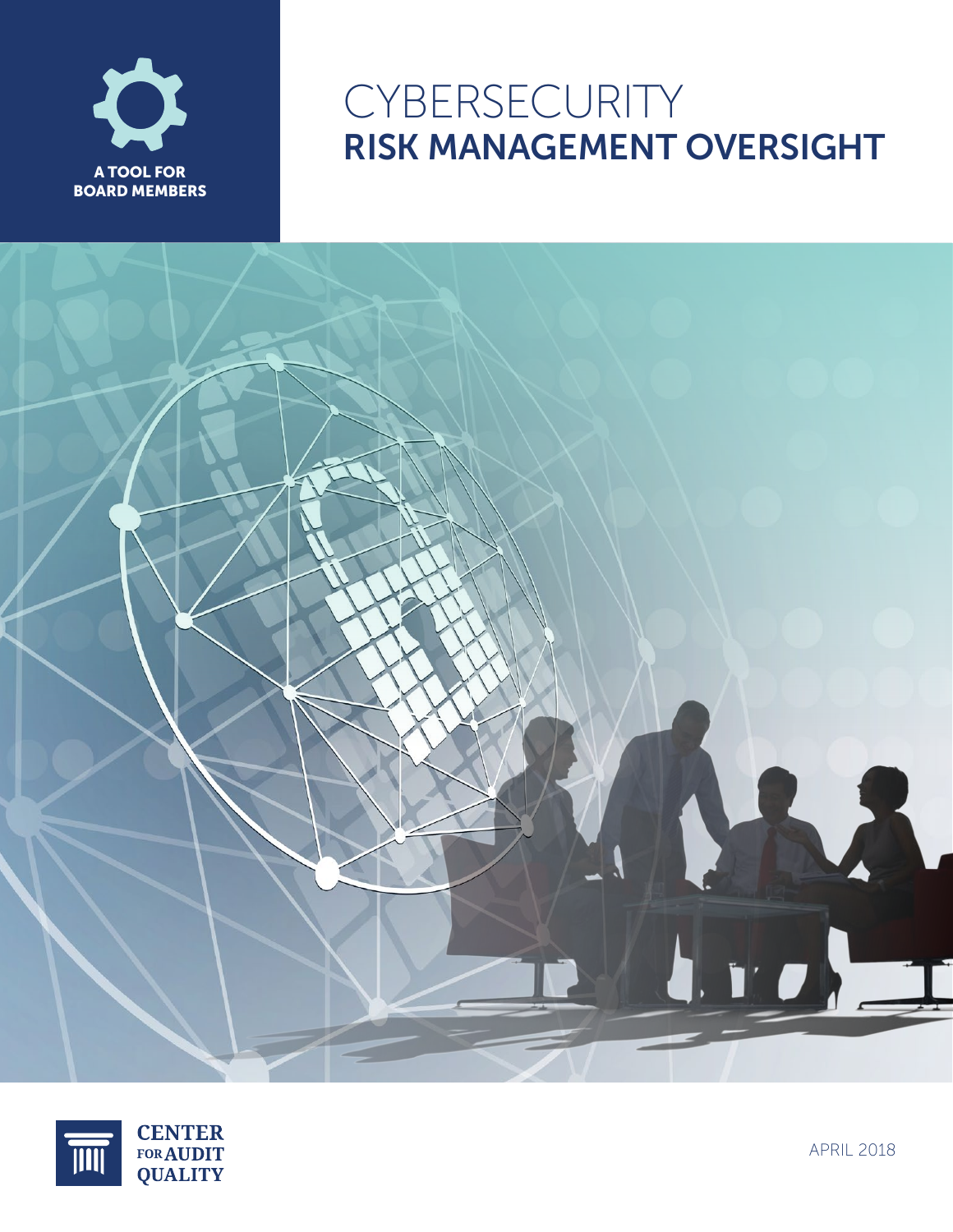# Introduction

Companies are facing not only increasing cyber threats but also new laws and regulations for managing and reporting on data security and cybersecurity risks. Boards of directors face an enormous challenge: to oversee how their companies manage cybersecurity risk. As boards tackle this oversight challenge, they have a valuable resource in Certified Public Accountants (CPAs) and in the public company auditing profession.

CPAs bring to bear core values—including independence, objectivity, and skepticism—as well as deep expertise in providing independent assurance services in both the financial statement audit and a variety of other subject matters. CPA firms have played a role in assisting companies with information security for decades. In fact, four of the leading 13 information security and cybersecurity consultants are public accounting firms.<sup>1</sup>

This tool provides questions board members charged with cybersecurity risk oversight can use as they engage in discussions about cybersecurity risks and disclosures with management and CPA firms.

The questions are grouped under four key areas:

- I. Understanding how the financial statement auditor considers cybersecurity risk
- II. Understanding the role of management and responsibilities of the financial statement auditor related to cybersecurity disclosures
- III. Understanding management's approach to cybersecurity risk management
- IV. Understanding how CPA firms can assist boards of directors in their oversight of cybersecurity risk management

This tool provides questions board members charged with cybersecurity risk oversight can use as they discuss cybersecurity risks and disclosures with management and CPA firms.

This publication is not meant to provide an all-inclusive list of questions or to be seen as a checklist; rather, it provides examples of the types of questions board members may ask of management and the financial statement auditor. The dialogue that these questions spark can help clarify the financial statement auditor's responsibility for cybersecurity risk considerations in the context of the financial statement audit and, if applicable, the audit of internal control over financial reporting (ICFR). This dialogue can be a way to help board members develop their understanding of how the company is managing its cybersecurity risks.

Additionally, this tool may help board members with cybersecurity risk oversight learn more about other incremental offerings from CPA firms. One example is the cybersecurity risk management reporting framework developed by the American Institute of CPAs (AICPA).<sup>2</sup> The framework enables CPAs to examine and report on management-prepared cybersecurity information, thereby boosting the confidence that stakeholders place on a company's initiatives. With this voluntary, market-driven framework, companies can also communicate pertinent information regarding their cybersecurity risk management efforts and educate stakeholders about the systems, processes, and controls that are in place to detect, prevent, and respond to breaches.

<sup>1</sup> See Martin Whitworth, "[Information Security Consulting Services, Q1 2016,](https://assets.kpmg.com/content/dam/kpmg/pdf/2016/04/Forrester-Wave.pdf)" *The Forrester Wave* (January 2016).

<sup>2</sup> See AICPA, "[SOC for Cybersecurity" web page](https://www.aicpa.org/cybersecurityriskmanagement).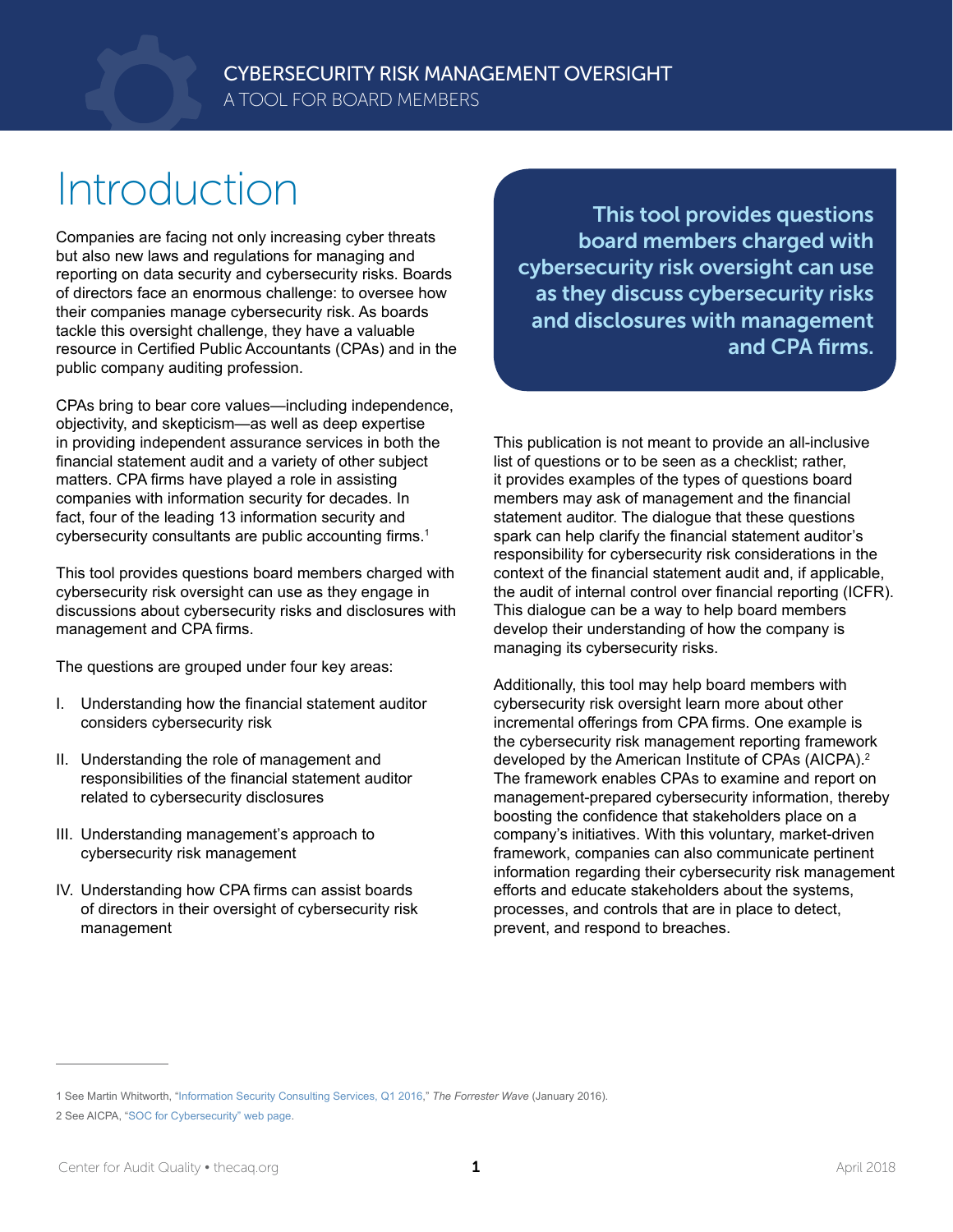

### I. Understanding How the Financial Statement Auditor Considers Cybersecurity Risk

The Sarbanes-Oxley Act of 2002 (SOX) added a requirement, applicable to most public companies, that management annually assess the effectiveness of the company's ICFR and report the results to the public. In addition, SOX requires the audit committees of most large public companies to engage independent auditors to audit the effectiveness of their company's ICFR.

This tool will outline how the financial statement auditor considers cybersecurity in two key contexts: (1) the audits of financial statements and, if applicable, ICFR; and (2) other disclosures. The following are questions that board members with cybersecurity risk oversight may use when discussing roles and responsibilities of the financial statement auditor related to cybersecurity risks.

### **QUESTIONS**

- 1. How does the financial statement auditor's approach to identifying and assessing risks of material misstatement for the financial statement and ICFR audits consider certain cybersecurity risks?
- 2. If, as part of understanding how the company uses information technology (IT) in the context of its financial statements and ICFR, the financial statement auditor identifies a cybersecurity risk, how does that risk get addressed in the audit process?
- 3. Why don't the financial statement auditor's procedures on an ICFR audit address all of the company's enterprise-wide cybersecurity risks and controls?
- 4. What impact does a cybersecurity breach have on the financial statement auditor's assessment of ICFR?
- 5. In the event of a cybersecurity breach that results in a potential need for a contingent liability that could be material, what is the audit response of the financial statement auditor?

The financial statement auditor considers cybersecurity in two key contexts: (1) the audits of financial statements and, if applicable, ICFR; and (2) other disclosures.

II. Understanding the Role of Management and Responsibilities of the Financial Statement Auditor Related to Cybersecurity Disclosures

In September 2017, Securities and Exchange Commission (SEC) Chairman Jay Clayton stated, "I recognize that even the most diligent cybersecurity efforts will not address all cyber risks that enterprises face. That stark reality makes adequate disclosure no less important."3

The SEC is focused on ensuring the adequacy of public company disclosures of cybersecurity risks and how those risks are managed. Investor groups have also asked company boards to strive for transparency in reporting efforts to prevent and mitigate cyber threats.4

In 2011, the SEC's Division of Corporation Finance (Division) issued disclosure guidance. Under that guidance, a company may determine it is necessary to disclose cybersecurity risks in various places throughout its Form 10-K (e.g., risk factors, management's discussion and analysis [MD&A], legal proceedings, business description, and/or financial statements).<sup>5</sup> While the 2011 SEC staff guidance remains applicable, in February 2018, the SEC updated its disclosure guidance to reinforce and expand on the 2011 guidance. The new guidance addresses two topics not developed in 2011 guidance—namely, the importance of cybersecurity

<sup>3.</sup> See SEC Chairman Jay Clayton, "[Statement on Cybersecurity](https://www.sec.gov/news/public-statement/statement-clayton-2017-09-20)," (SEC, Washington DC, September 20, 2017).

<sup>4.</sup> Council of Institutional Investors, "[Prioritizing Cybersecurity: Five Investor Questions for Portfolio Company Boards](http://www.cii.org/files/publications/misc/4-27-16 Prioritizing Cybersecurity.pdf)" (April 2016).

<sup>5.</sup> See "[CF Disclosure Guidance: Topic No. 2](https://www.sec.gov/divisions/corpfin/guidance/cfguidance-topic2.htm)" (SEC, Washington DC, October 13, 2011).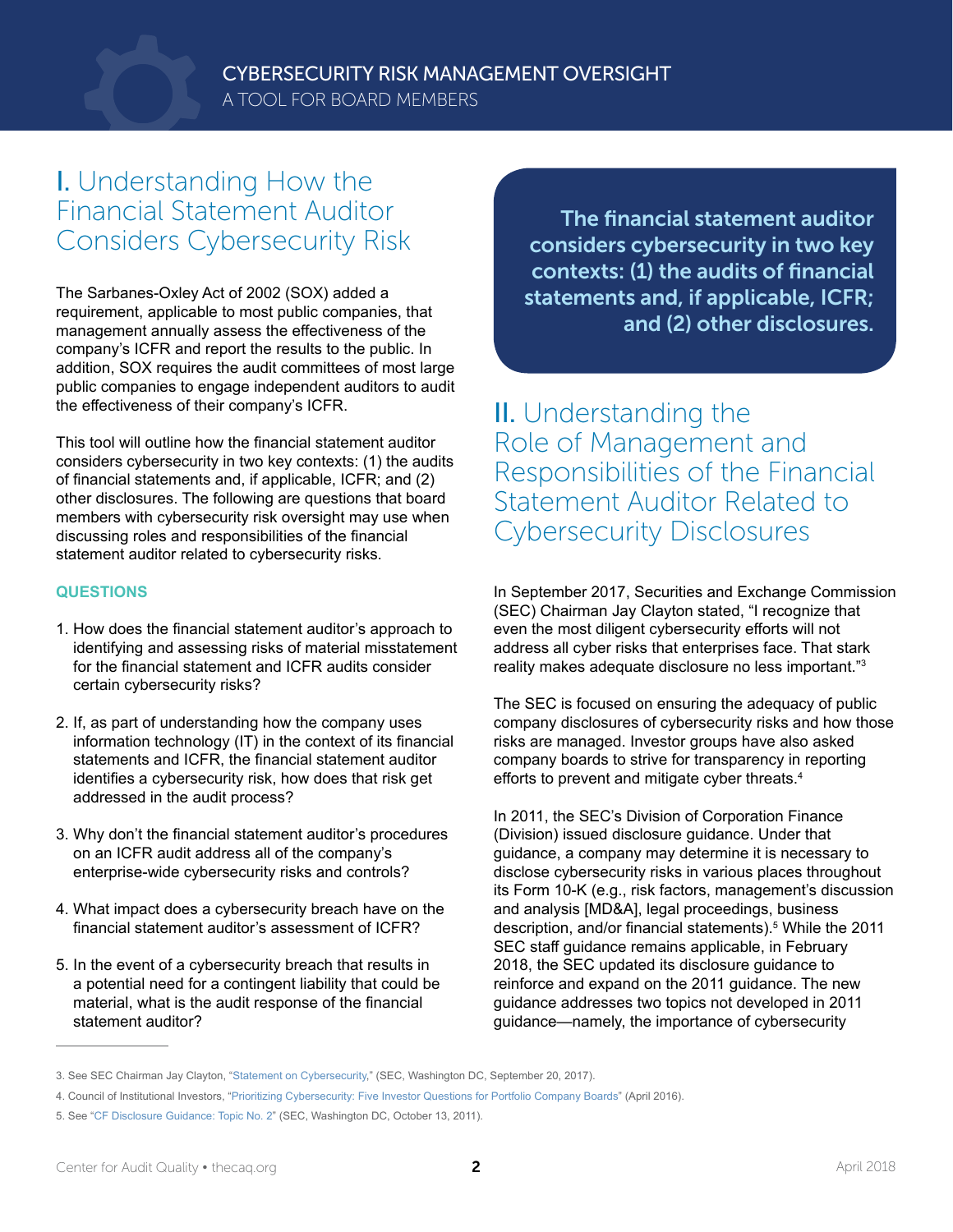policies and procedures and the application of insider trading prohibitions in the cybersecurity context.<sup>6</sup> In the 2018 guidance the SEC emphasized the importance of ensuring that periodic reports such as the Form 10-Q continue to provide timely and ongoing information on material cybersecurity risks and incidents. The SEC also emphasized that companies must maintain disclosure controls and procedures, and management must evaluate their effectiveness.

The SEC staff has communicated publicly that it intends to focus more on companies' disclosures about cyber incidents and their cybersecurity programs. The following are questions that board members with cybersecurity risk oversight may use to clarify management's role and the auditor's responsibilities related to cybersecurity disclosures.

### **QUESTIONS**

### *The Role of Management*

- 1. In complying with the current SEC guidance, how has management considered cybersecurity risks in its ability to record, process, summarize, and report on information required to be disclosed in its SEC filings?
- 2. What disclosure controls and procedures are in place to help ensure that the disclosures comply with the SEC's guidance regarding the importance of a company being able to make accurate and timely disclosures of material cyber events?7
- 3. Have the design and operating effectiveness of the disclosure controls and procedures been evaluated to ensure they appropriately record, process, summarize, and report on information required to be disclosed in the company's SEC filings?
- 4. How is management considering the current SEC guidance with respect to cybersecurity on risk factors, MD&A, and financial statement disclosures?

"I recognize that even the most diligent cybersecurity efforts will not address all cyber risks that enterprises face. That stark reality makes adequate disclosure no less important."

> *SEC Chairman Jay Clayton September 2017*

- 5. In the event of a cybersecurity breach, what processes and controls are in place to help ensure that appropriate levels of management and board members with cybersecurity risk oversight are involved in the review of the related disclosures, if appropriate?
- 6. Has the company considered its insider trading policies in the event of a material cyber incident? Are appropriate policies and procedures in place to guard against company executives and other insiders taking advantage of the period between the company's discovery of a cybersecurity incident and public disclosure?

### **QUESTIONS**

### *The Role of the Financial Statement Auditor*

- 1. What does the financial statement auditor consider related to cybersecurity disclosures included in the Form 10-K or other documents that include the audited financial statements?
- 2. How do those considerations differ when cybersecurity related information is included in another company document (e.g., a press release)?

<sup>6.</sup> See "[Commission Statement and Guidance on Public Company Cybersecurity Disclosures"](https://www.sec.gov/rules/interp/2018/33-10459.pdf) (SEC, Washington DC**,** February 20, 2018).

<sup>7.</sup> See SEC, "[Commission Statement](https://www.sec.gov/rules/interp/2018/33-10459.pdf)," 10-11: "In determining their disclosure obligations regarding cybersecurity risks and incidents, companies generally weigh, among other things, the potential materiality of any identified risk and, in the case of incidents, the importance of any compromised information and of the impact of the incident on the company's operations. The materiality of cybersecurity risks or incidents depends upon their nature, extent, and potential magnitude, particularly as they relate to any compromised information or the business and scope of company operations. The materiality of cybersecurity risks and incidents also depends on the range of harm that such incidents could cause. This includes harm to a company's reputation, financial performance, and customer and vendor relationships, as well as the possibility of litigation or regulatory investigations or actions, including regulatory actions by state and federal governmental authorities and non-US authorities.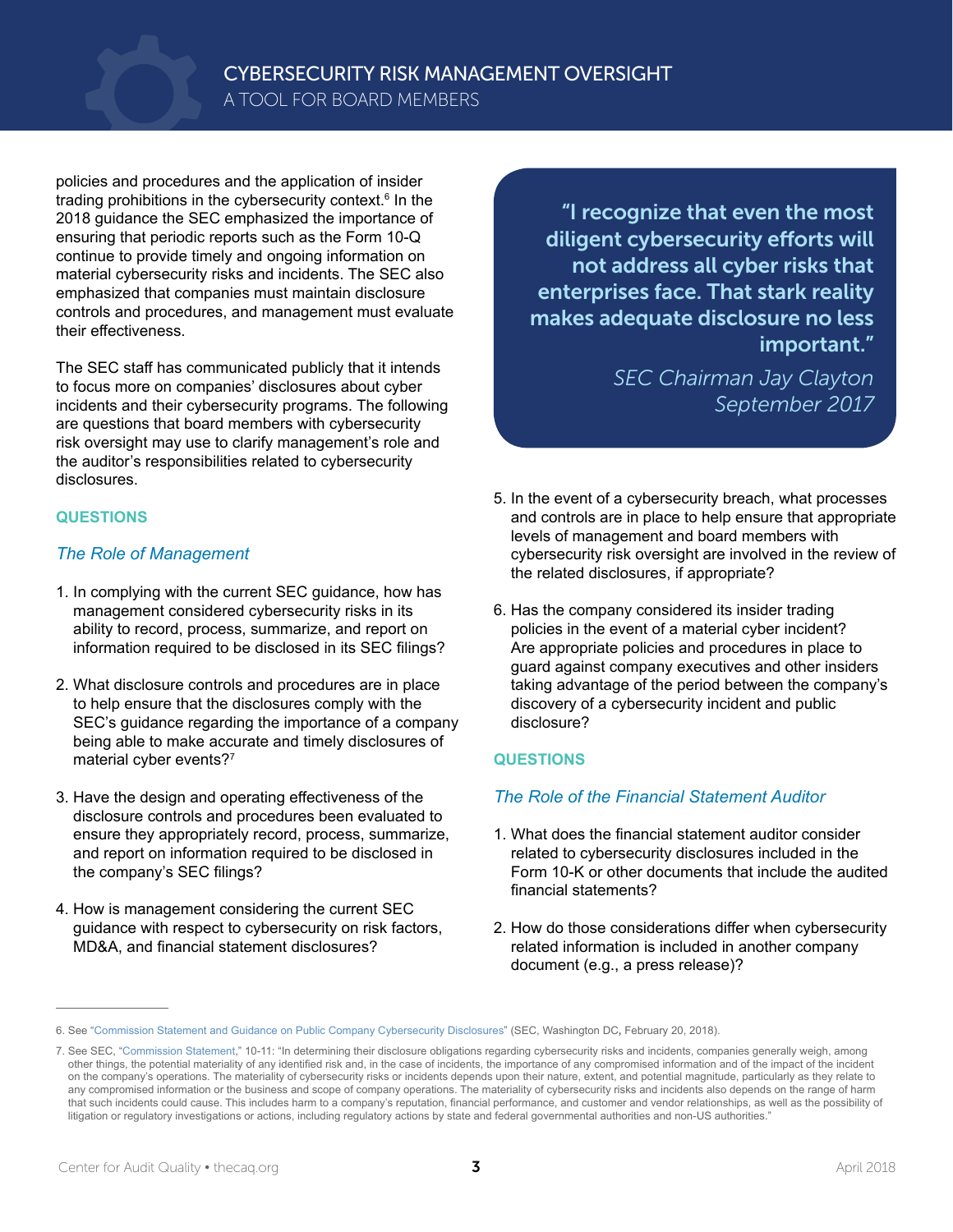- 3. If the company had a material contingent liability for an actual cyber incident, what is the financial statement auditor's responsibility with respect to the company's assessment of any related financial statement disclosure(s)?
- 4. What is the financial statement auditor's responsibility if a cyber incident material to the financial statements is discovered after the balance sheet date but before the auditor's report on the financial statements is issued?

## III. Understanding Management's Approach to Cybersecurity Risk Management

A company's overall IT environment includes systems, networks, and related data that address not only financial reporting needs but also operational and compliance needs, all of which are susceptible to a cyber event. Consequently, C-suite executives and board members in a cybersecurity risk oversight role are increasing their oversight of management's development, implementation and monitoring of a comprehensive enterprise-wide cybersecurity risk management program.

The SEC has stated that disclosures regarding a company's cybersecurity risk management program and how the board of directors engages with management on cybersecurity issues allow investors to assess how a board of directors is discharging its risk oversight responsibility.

The following are broader cybersecurity-related questions (i.e., not specific to financial reporting) that board members in their oversight roles can use to better understand a company's cybersecurity risk management program.

### **QUESTIONS**

1. What framework, if any, does management use in designing a cybersecurity risk management program (e.g., NIST, ISO/IEC 27001/27002, SEC cybersecurity guidelines, AICPA Trust Services Criteria)?

In 2017, the National Association of Corporate Directors (NACD) updated its *NACD Director's Handbook on Cyber-Risk Oversight*. The publication recommends strategies for bringing perspectives on cybersecurity matters into the boardroom, including "leveraging the board's existing independent advisors, such as external auditors and outside counsel." It also includes additional questions about cybersecurity (see [appendix A\)](#page-7-0) for the board to ask management, and it identifies five principles that boards should consider as they seek to enhance their oversight of cyber risks.<sup>8</sup>

- 1. Directors need to understand and approach cybersecurity as an enterprise-wide risk management issue, not just an IT issue.
- 2. Directors should understand the legal implications of cyber risk as they relate to their company's specific circumstances.
- 3. Boards should have adequate access to cybersecurity expertise, and discussions about cyber-risk management should be given regular and adequate time on board meeting agendas.
- 4. Directors should set the expectation that management will establish an enterprisewide cyber-risk management framework with adequate staffing and budget.
- 5. Board-management discussions about cyber risk should include identification of which risks to avoid, which to accept, and which to mitigate or transfer through insurance, as well as specific plans associated with each approach.
- 2. What framework, if any, does management use in communicating pertinent information about its cybersecurity management program?
- 3. What processes and programs are in place to periodically evaluate the cybersecurity risk management program and related controls?
- 4. What cybersecurity policies, processes, and controls are in place to detect, respond to, mitigate, and recover

<sup>8.</sup> See NACD, *[Director's Handbook on Cyber-Risk Oversight](https://www.nacdonline.org/cyber)*, 2017 ed. (Washington, DC: NACD, 2017), 4. Used with permission from NACD.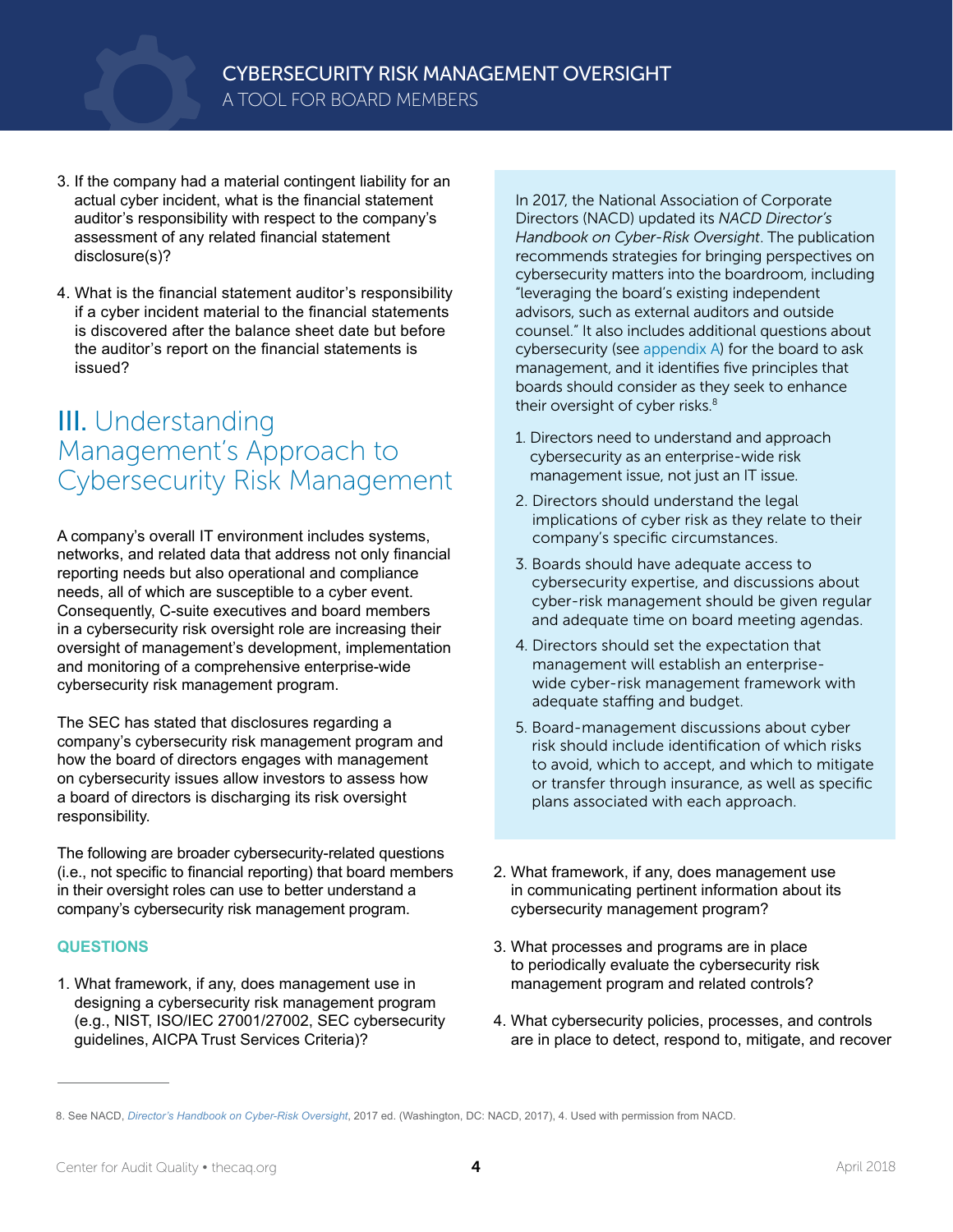

from—on a timely basis—cybersecurity events that are not prevented?

- 5. In the event of a cybersecurity breach, what controls are in place to help ensure that the IT department and appropriate senior management (including board members charged with governance) are informed and engaged on a timely basis—and that other appropriate responses and communications take place?
- 6. What policies, processes and controls are in place to address the impact to the company of a cybersecurity breach at significant/relevant vendors and business partners with whom the company shares sensitive information? Do those policies include risk identification and mitigation procedures?
- 7. Has the company conducted a cyber event simulation as part of its approach to enterprise risk management?
- 8. Has the company considered cost mitigation/risk transfer options in the form of cyber insurance coverage in the event of a cybersecurity breach?
- 9. Does the company have adequate staff with appropriate skills to design and operate an effective cybersecurity risk management program?

### IV. Understanding How CPA Firms Can Assist Boards of Directors in Their Oversight of Cybersecurity Risk Management

The issues and challenges of cybersecurity are evolving rapidly. Although cybersecurity risk management practices are typically beyond the scope of a typical financial statement audit, CPAs are in a strong position to play an important role in informing the advancement of these practices. The CPA profession's commitment to continuous improvement, public service, and increased investor confidence has resulted in a greater focus on this area.

The questions below aim to foster a dialogue between auditors and those board members in a cybersecurity risk oversight role about identifying incremental offerings that CPA firms may provide to companies.

CPAs are in a strong position to play an important role in informing the advancement of cybersecurity risk management practices.

### **QUESTIONS**

- 1. Since the financial statement auditor's focus is on IT risks that affect financial reporting, including disclosures and ICFR, what additional offerings can CPA firms with cybersecurity expertise provide to assist board members in executing their broader oversight responsibilities related to cybersecurity risks?
- 2. The AICPA recently issued a cybersecurity risk [management reporting framework.](https://www.aicpa.org/cybersecurityriskmanagement) How can this framework be used as a self-assessment tool to help management or the auditor (via a readiness engagement) identify opportunities for improvement in the company's cybersecurity risk management program?
- 3. How is the AICPA cybersecurity risk management reporting framework used by auditors as part of an attestation service to evaluate management's description of its cybersecurity risk management program and to determine whether controls within the program were effective to achieve the company's cybersecurity objectives?
- 4. What technical expertise do CPA firms possess that qualify them to perform a readiness engagement and/ or an examination to validate effectiveness of controls specific to a company's cybersecurity risk management program?
- 5. The SOC for Cybersecurity examination (see sidebar on page 6) cannot prevent or detect a cybersecurity threat or breach. Accordingly, what is the goal of the cybersecurity examination?
- 6. What factors should be considered by the company and the CPA firm prior to engaging its financial statement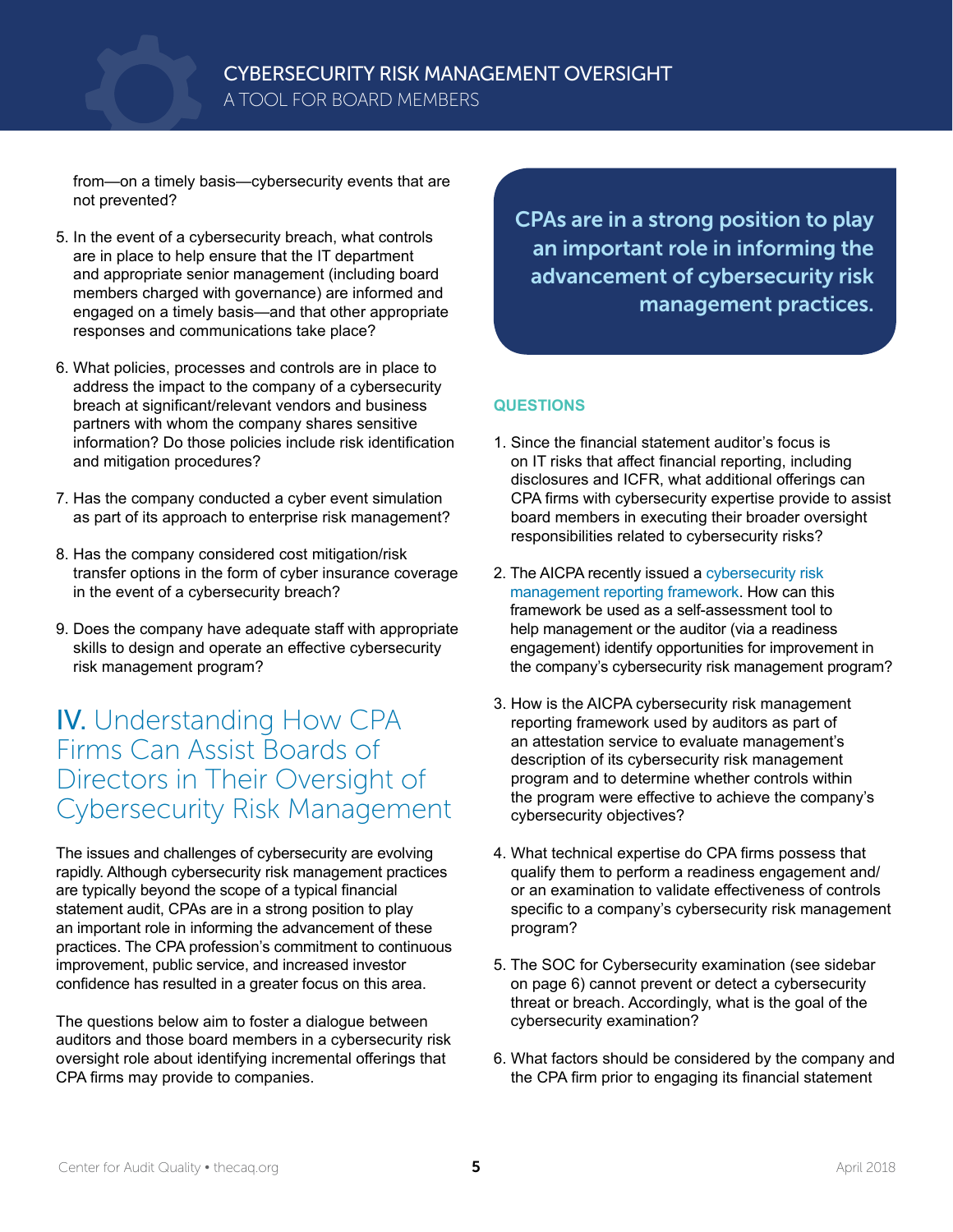auditors to perform the readiness assessment or examination for entities subject to SEC independence rules?

- 7. What is the audit profession doing to help address cybersecurity risks from third party vendors or service providers?
- 8. What other types of engagements are available to help board members with cybersecurity risk oversight?

# Conclusion

With the increased focus by regulators and investors on cybersecurity risk management and disclosures, company management and board members in their oversight roles are making enterprise-wide cybersecurity risk management a priority. While not an exhaustive list, the questions in this tool can help foster dialogue among board members responsible for cybersecurity risk oversight, company management, and auditors; they can also help clarify roles and responsibilities as well as actions that may be considered. This tool also aims to provide information about how those charged with cybersecurity risk oversight can leverage existing independent advisors—such as CPA firms—to help fulfill their fiduciary responsibilities.

### INFORMATION SHARING

### Distinguishing Between SOC 2 Examinations and SOC for Cybersecurity Examinations

The term *system and organization controls* (SOC), as defined by the AICPA, refers to the suite of services CPA practitioners may provide that relate to assurance over system-level controls of a service organization and system- or entitylevel controls of other organizations. The AICPA's cybersecurity risk management examination discussed in this tool is also known as [SOC for](https://www.aicpa.org/interestareas/frc/assuranceadvisoryservices/aicpacybersecurityinitiative.html)  [Cybersecurity](https://www.aicpa.org/interestareas/frc/assuranceadvisoryservices/aicpacybersecurityinitiative.html).

A SOC 2 – SOC for Service Organizations examination is a separate and distinct offering. It may be used, for example, to report on the effectiveness of controls within a specific system occurring at an organization that provides outsourcing services to user entities.

To learn more about the difference between these two services, see the AICPA's 2017 whitepaper: *SOC 2® Examinations and SOC for Cybersecurity Examinations: Understanding the Key Distinctions*. 9

# WE WANT TO HEAR FROM YOU

So that we can provide resources that are informative and best address the needs of our stakeholders, we would appreciate your response to three, short questions.

[SHARE FEEDBACK](https://thecaq.qualtrics.com/jfe/form/SV_1G36NECnA3wHmPH)

Survey URL: https://thecaq.qualtrics.com/jfe/form/SV\_1G36NECnA3wHmPH

<sup>9.</sup> The white paper is available at [the AICPA website](https://www.aicpa.org/content/dam/aicpa/interestareas/frc/assuranceadvisoryservices/downloadabledocuments/cybersecurity/soc-2-vs-cyber-whitepaper-web-final.pdf).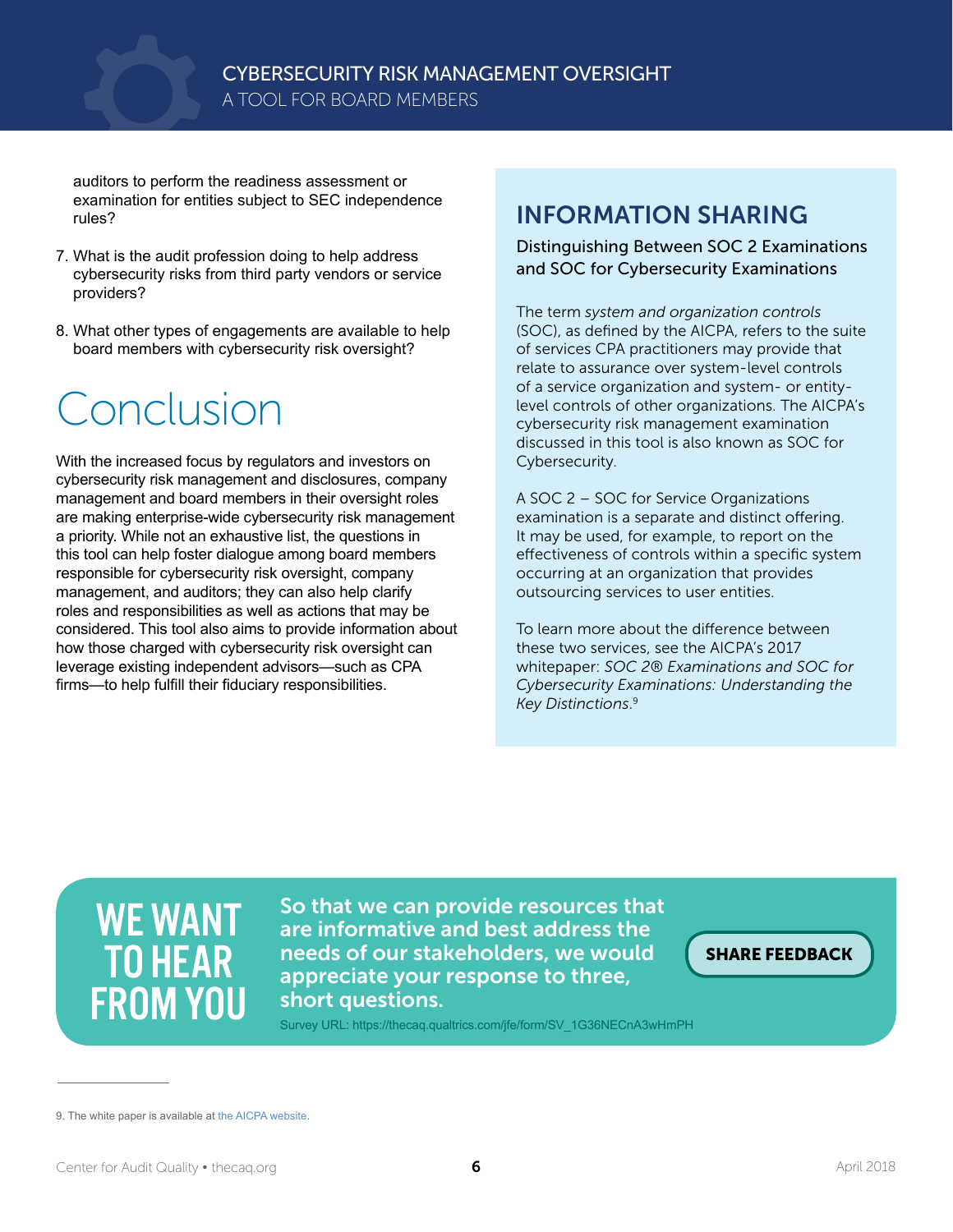# <span id="page-7-0"></span>Appendix A

## Questions for the Board to Ask Management About Cybersecurity

*The following questions are reprinted with permission from* [NACD, Director's Handbook on Cyber-Risk Oversight, 2017](https://www.nacdonline.org/Store/ProductDetail.cfm?ItemNumber=10687)  [ed. \(Washington, DC: NACD, 2017\), 21-23](https://www.nacdonline.org/Store/ProductDetail.cfm?ItemNumber=10687)*.*

### **SITUATIONAL AWARENESS**

- 1. Were we told of cyberattacks that have already occurred and how severe they were?
- 2. What are the company's cybersecurity risks, and how is the company managing these risks?
- 3. How will we know if we have been hacked or breached, and what makes us certain we will find out?
- 4. Who are our likely adversaries?
- 5. In management's opinion, what is the most serious vulnerability related to cybersecurity (including within our IT systems, personnel, or processes)?
- 6. If an adversary wanted to inflict the most damage on our company, how would they go about it?
- 7. Has the company assessed the insider threat?
- 8. When was the last time we conducted a penetration test or an independent external assessment of our cyber defenses? What were the key findings, and how are we addressing them? What is our maturity level?
- 9. Does our external auditor indicate we have cybersecurity-related deficiencies in the company's internal controls over financial reporting? If so, what are they, and what are we doing to remedy these deficiencies?

#### **STRATEGY AND OPERATIONS**

- 1. What are the leading practices for cybersecurity, and where do our practices differ?
- 2. Do we have appropriately differentiated strategies for general cybersecurity and for protecting our missioncritical assets?
- 3. Do we have an enterprise-wide, independently budgeted cyber-risk management team? Is the budget adequate? How is it integrated with the overall enterprise risk management process?
- 4. Do we have a systematic framework, such as the NIST Cybersecurity Framework, in place to address cybersecurity and to assure adequate cybersecurity hygiene?
- 5. Where do management and our IT team disagree on cybersecurity?
- 6. Do the company's outsourced providers and contractors have cybersecurity controls and policies in place? Are those controls monitored? Do those policies align with our company's expectations?
- 7. Does the company have cyber insurance? If so, is it adequate?
- 8. Is there an ongoing, company-wide awareness and training program established around cybersecurity?
- 9. What is our strategy to address cloud, BYOD, and supply-chain threats?
- 10. How are we addressing the security vulnerabilities presented by an increasingly mobile workforce?

#### **INSIDER THREATS**

- 1. What are the leading practices for combating insider threats, and how do ours differ?
- 2. How do key functions (IT, HR, Legal, and Compliance) work together and with business units to establish a culture of cyber-risk awareness and personal responsibility for cybersecurity? Considerations include the following: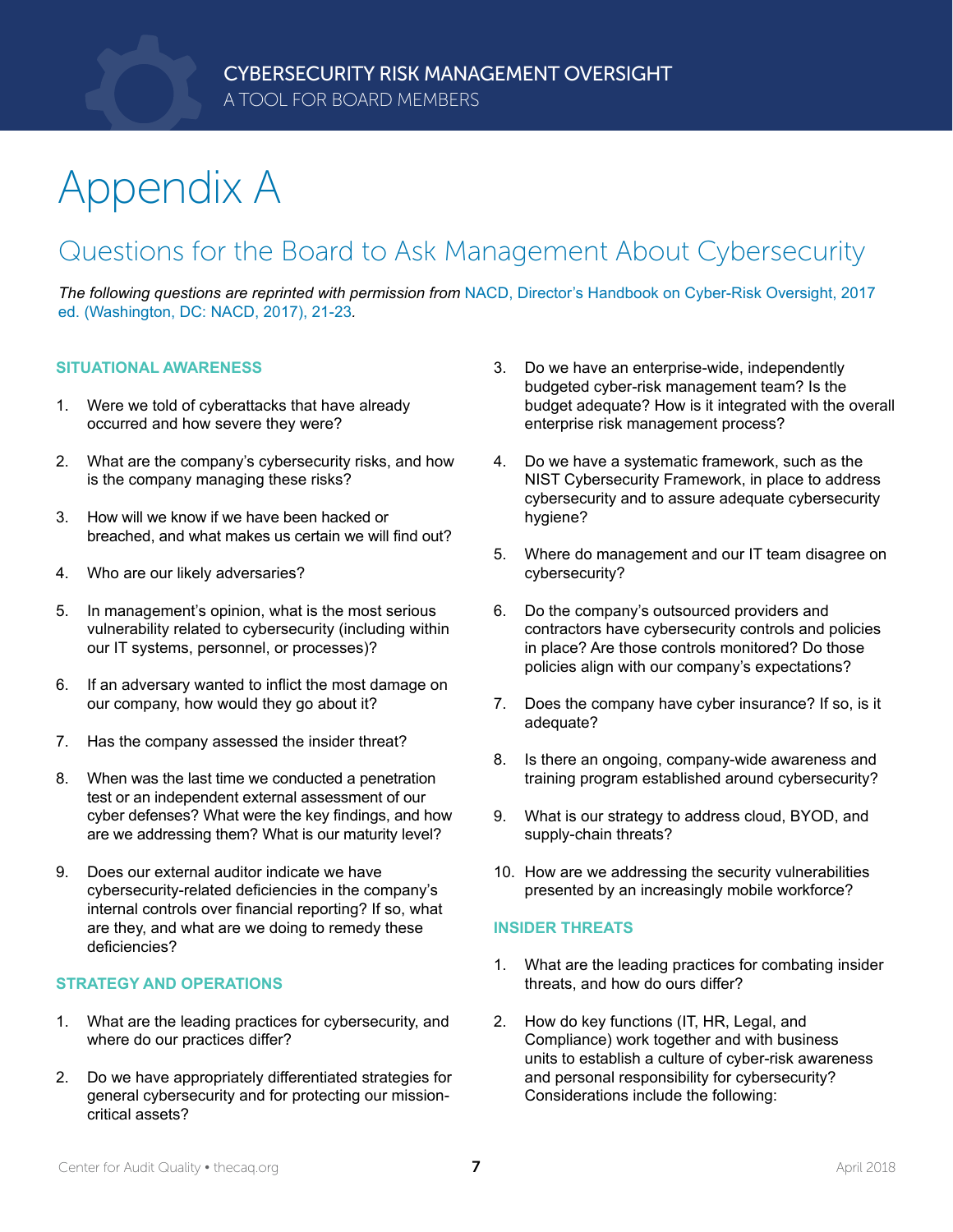A TOOL FOR BOARD MEMBERS

- a. Written policies which cover data, systems, and mobile devices should be required and should be required for all employees.
- b. Establishment of a safe environment for reporting cyber incidents (including selfreporting of accidental issues).
- c. Regular training on how to implement company cybersecurity policies and recognize threats.
- 3. How have we adapted our personnel policies, such as background checks, new employee orientation, training related to department/role changes, employee exits, and the like, to incorporate cybersecurity?
- 4. How do our operational controls, including access restrictions, encryption, data backups, monitoring of network traffic, etc., help protect against insider threats?
- 5. Do we have an insider-incident activity plan that spells out how and when to contact counsel, law enforcement and/or other authorities, and explore legal remedies?

### **SUPPLY-CHAIN/THIRD-PARTY RISKS**

- 1. How do we balance the financial opportunities (lower costs, higher efficiency, etc.) created by greater supply-chain flexibility with potentially higher cyber risks?
- 2. How much visibility do we currently have across our supply chain regarding cyber-risk exposure and controls? Which departments/business units are involved?
- 3. What will need to be done to fully include cybersecurity in current supply-chain risk management?
- 4. How are cybersecurity requirements built into contracts and service-level agreements? How are they enforced? Contracts and service-level agreements can be written to include requirements for the following:
	- a. Written cybersecurity policies
- b. Personnel policies, such as background checks, training, etc.
- c. Access controls
- d. Encryption, backup, and recovery policies
- e. Secondary access to data
- f. Countries where data will be stored
- g. Notification of data breaches or other cyber incidents
- h. Incident-response plans
- i. Audits of cybersecurity practices and/or regular certifications of compliance
- 5. How difficult/costly will it be to establish and maintain a viable cyber-vulnerability and penetration-testing system for our supply chain?
- 6. How difficult/costly will it be to enhance monitoring of access points in the supplier networks?
- 7. Do our vendor agreements bring new legal risks or generate additional compliance requirements (e.g., FTC, HIPAA, etc.)?
- 8. Are we indemnified against security incidents on the part of our suppliers/vendors?

### **INCIDENT RESPONSE**

- 1. How will management respond to a cyberattack? Does the company have a validated incidentresponse plan? Under what circumstances will law enforcement and other relevant government entities be notified?
- 2. For significant breaches, is our communication adequate as information is obtained regarding the nature and type of breach, the data impacted, and the ramifications to the company and the response plan?
- 3. Are we adequately exercising our cyberpreparedness and response plan?
- 4. What constitutes a material cybersecurity breach? How will such events be disclosed to investors?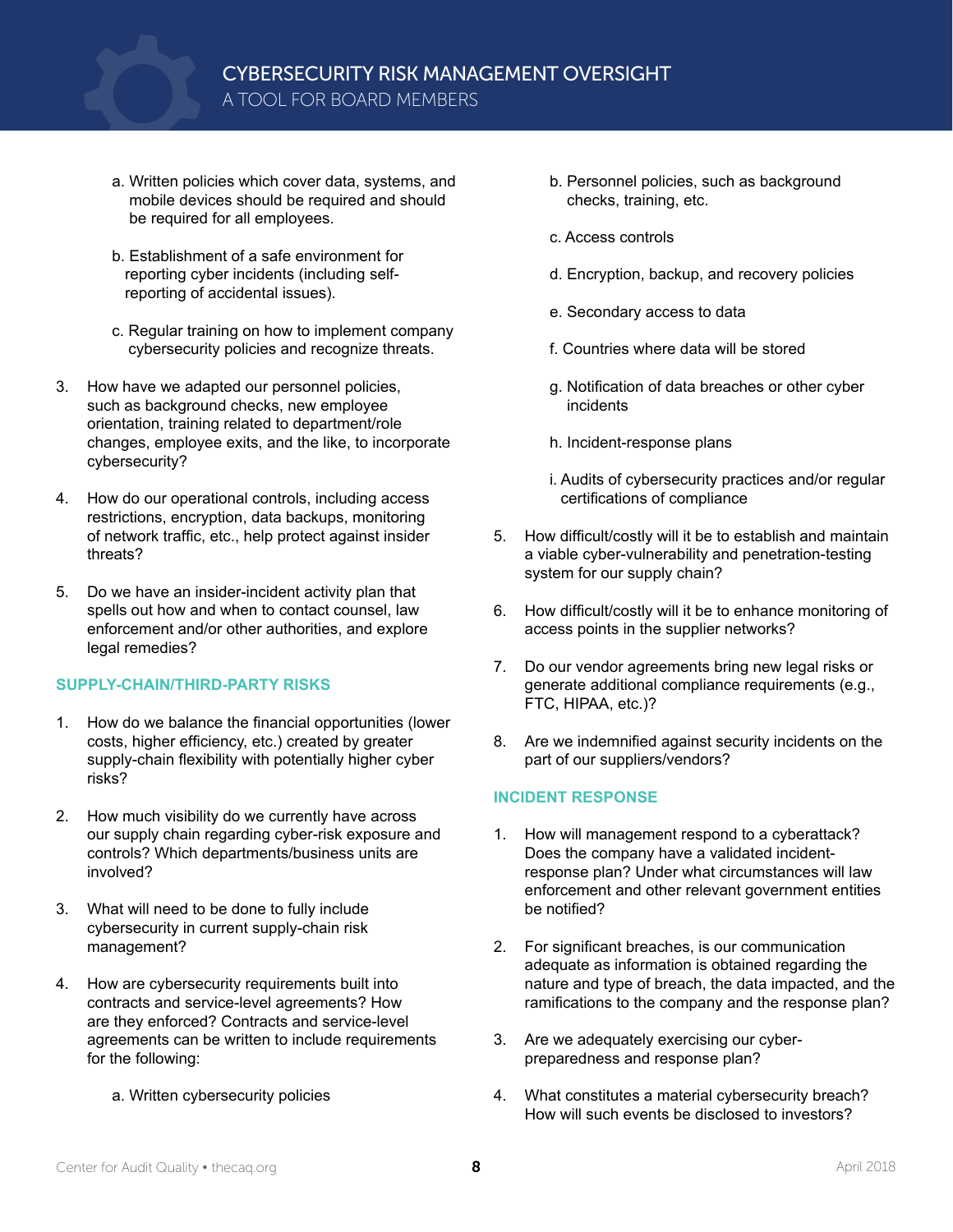

### **AFTER A CYBERSECURITY INCIDENT**

- 1. How did we learn about the incident? Were we notified by an outside agency, or was the incident discovered internally?
- 2. What do we believe was stolen?
- 3. What has been affected by the incident?
- 4. Have any of our operations been compromised?
- 5. Is our cyber-incident response plan in action, and is it working as planned?
- 6. Whom must we notify about this incident (materiality), whom should we notify, and is our legal team prepared for such notifications?
- 7. What is the response team doing to ensure that the incident is under control and that the hacker no longer has access to our internal network?
- 8. Do we believe the hacker was an internal or an external actor?
- 9. What were the weaknesses in our system that allowed the incident to occur (and why)?
- 10. What steps can we take to make sure this type of event does not happen again?
- 11. What can we do to mitigate any losses caused by the incident?

### **CONTACTING EXTERNAL PARTIES**

In addition to external counsel, boards and management teams should consider whether to notify the following:

- ► Independent forensic investigators
- $\blacktriangleright$  The company's insurance provider
- ► The company's external audit firm
- ► Crisis communications advisors
- ► Law enforcement agencies (e.g., the Federal Bureau of Investigation, Department of Homeland Security, US Secret Service)
- ► Regulatory agencies
- ► US Computer Emergency Response Team (US-CERT)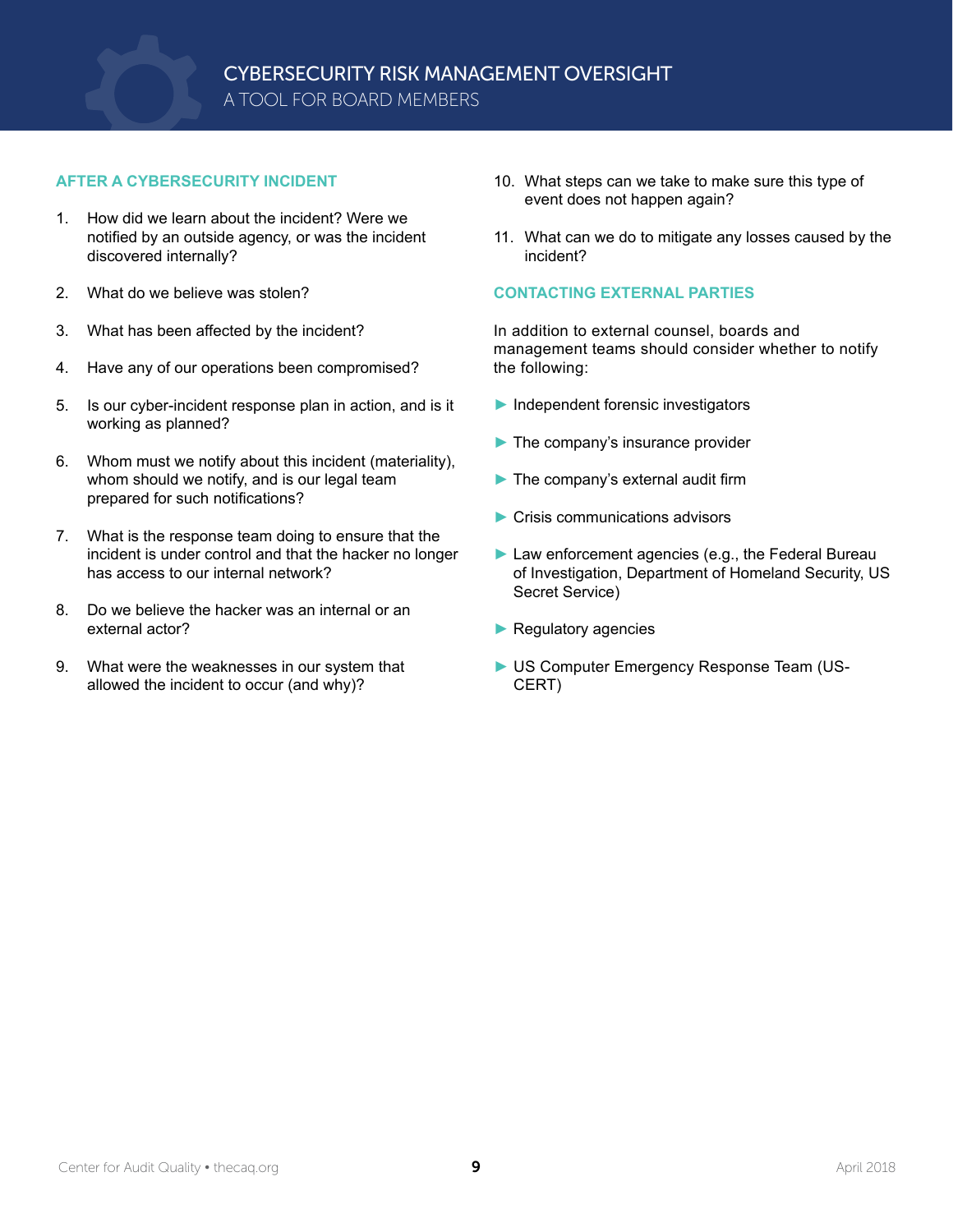# Appendix B

## Additional Resources

- ► AICPA: *[Cybersecurity Resource Center](https://www.aicpa.org/interestareas/frc/assuranceadvisoryservices/cyber-security-resource-center.html)*
- ► AICPA: *[SOC for Cybersecurity web page](https://www.aicpa.org/cybersecurityriskmanagement)*
- ► AICPA: *[SOC 2® Examinations and SOC for Cybersecurity Examinations: Understanding the Key Distinctions](https://www.aicpa.org/content/dam/aicpa/interestareas/frc/assuranceadvisoryservices/downloadabledocuments/cybersecurity/soc-2-vs-cyber-whitepaper-web-final.pdf)* (December 2017)
- ► CAQ: *[Cybersecurity Resource web page](http://www.thecaq.org/policy-issue/cybersecurity)*
- ► CAQ: *[The CPA's Role in Addressing Cybersecurity Risk](http://www.thecaq.org/cpas-role-addressing-cybersecurity-risk)* (May 2017)
- ► Council of Institutional Investors, *[Prioritizing Cybersecurity: Five Investor Questions for Portfolio Company Boards](http://www.cii.org/files/publications/misc/4-27-16 Prioritizing Cybersecurity.pdf)* (April 2016)
- ► NACD: *[Director's Handbook on Cyber-Risk Oversight](https://www.nacdonline.org/Store/ProductDetail.cfm?ItemNumber=10687)* (January 2017)
- ► SEC: *[Commission Statement and Guidance on Public Company Cybersecurity Disclosures](https://www.sec.gov/rules/interp/2018/33-10459.pdf)* (February 2018)
- ► SEC: *[CF Disclosure Guidance: Topic No. 2](https://www.sec.gov/divisions/corpfin/guidance/cfguidance-topic2.htm)* (October 2011)
- ► SEC: *[Office of Compliance Inspections and Examinations 2018 Examination Priorities](https://www.sec.gov/news/press-release/2018-12)*

## About the Center for Audit Quality

The CAQ is an autonomous public policy organization dedicated to enhancing investor confidence and public trust in the global capital markets. The CAQ fosters high-quality performance by public company auditors; convenes and collaborates with other stakeholders to advance the discussion of critical issues that require action and intervention; and advocates policies and standards that promote public company auditors' objectivity, effectiveness, and responsiveness to dynamic market conditions. Based in Washington, DC, the CAQ is affiliated with the American Institute of CPAs.